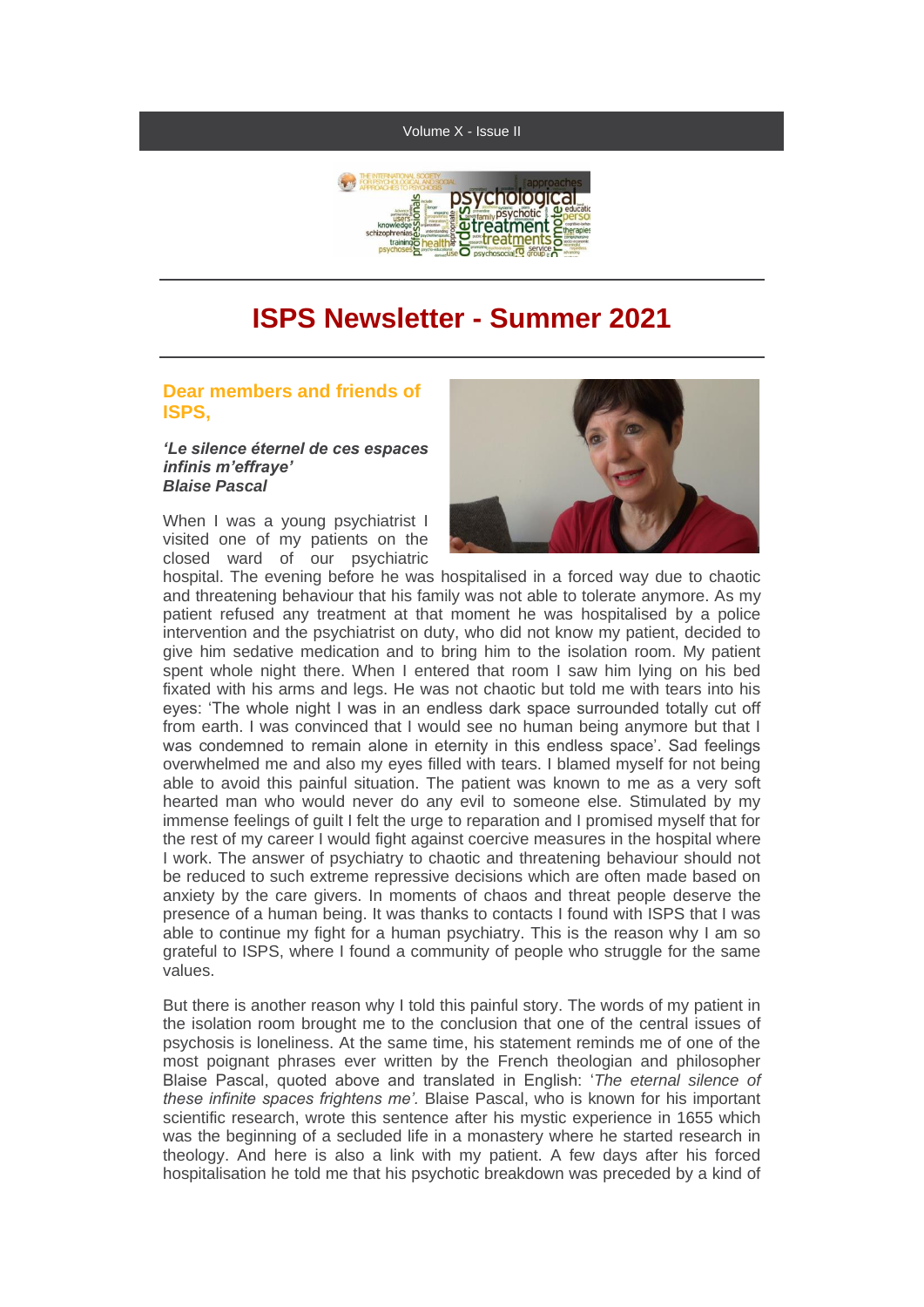mystic or transcendent experience during his holidays in Scotland where he was overwhelmed by the beauty of the wide landscape of the Highlands. He felt himself in contact with a kind of Godhead with a complete loss of the boundaries of his identity. It was a sublime experience that gave him an endless feeling of joy. When he turned back from Scotland to his country everything became futile and empty. This was followed by a loss of self-evidence and everything became strange to him. The emptiness changed a few days later in the opposite: everything became pregnant with meaning and there were no co-incidences anymore. Ideas of references frightened him and he developed paranoid behaviour which gave rise to his admission to hospital.

The story of my patient taught me that a transcendental, mystical experience and the anxiety for total emptiness and deep loneliness go hand in hand with each other. My opinion is that people with a sensitivity for psychosis have this special openness for transcendent experiences but also a special ability to feel the emptiness of humankind. These are existential issues which affect us all deeply and I am convinced that when we open ourself for these issues we can come in contact with the deepest pain of our patients and of ourselves. It was during the painful meeting with my patient in the isolation room that all those things came together.

In classical psychiatry the thoughts that I just formulated are often considered as romantic and not scientific. But in ISPS freedom of thought and speech is possible.

During the last half year ISPS lost two meaningful figures who meant a lot for our ISPS community and who took their freedom of thought and speech: the British psychiatrist and researcher, Julian Leff who passed away in February 2021 and the American psychologist and psychoanalyst, Bert Karon who deceased in May 2021. To honour their important significance for ISPS Margreet De Pater from the Netherlands and Nancy Burke from America wrote warm tributes, that you can read in this Newsletter. Julian Leff and Bert Karon exchanged the temporary existence on earth for an eternal infinite space. Let us cherish the emptiness they left in our lives as a precious gift. The EC express their deepest condolences to their family and to those persons who were close to them.

I wish you all the best.

Ludi Van Bouwel Chair of ISPS



# **ISPS webinar on 17th June 2021 Three perspectives on racism and psychosis 20:00 - 21:30 Central European Time**

The EC, on behalf of ISPS members, recently became a signatory of a petition against racism and social injustice in mental health. We are against exclusion, stigmatization, hatred, violence, abuse of power, racism and all kind of discrimination. So the issue of Diversity was present in all the meetings of the EC the past year. During this time, in 2020, the EC organised two webinars on Covid 19 and psychosis. During these webinars a poll of the audience indicated a preferance for 'Diversity and Psychosis' as a theme for the next webinar in 2021.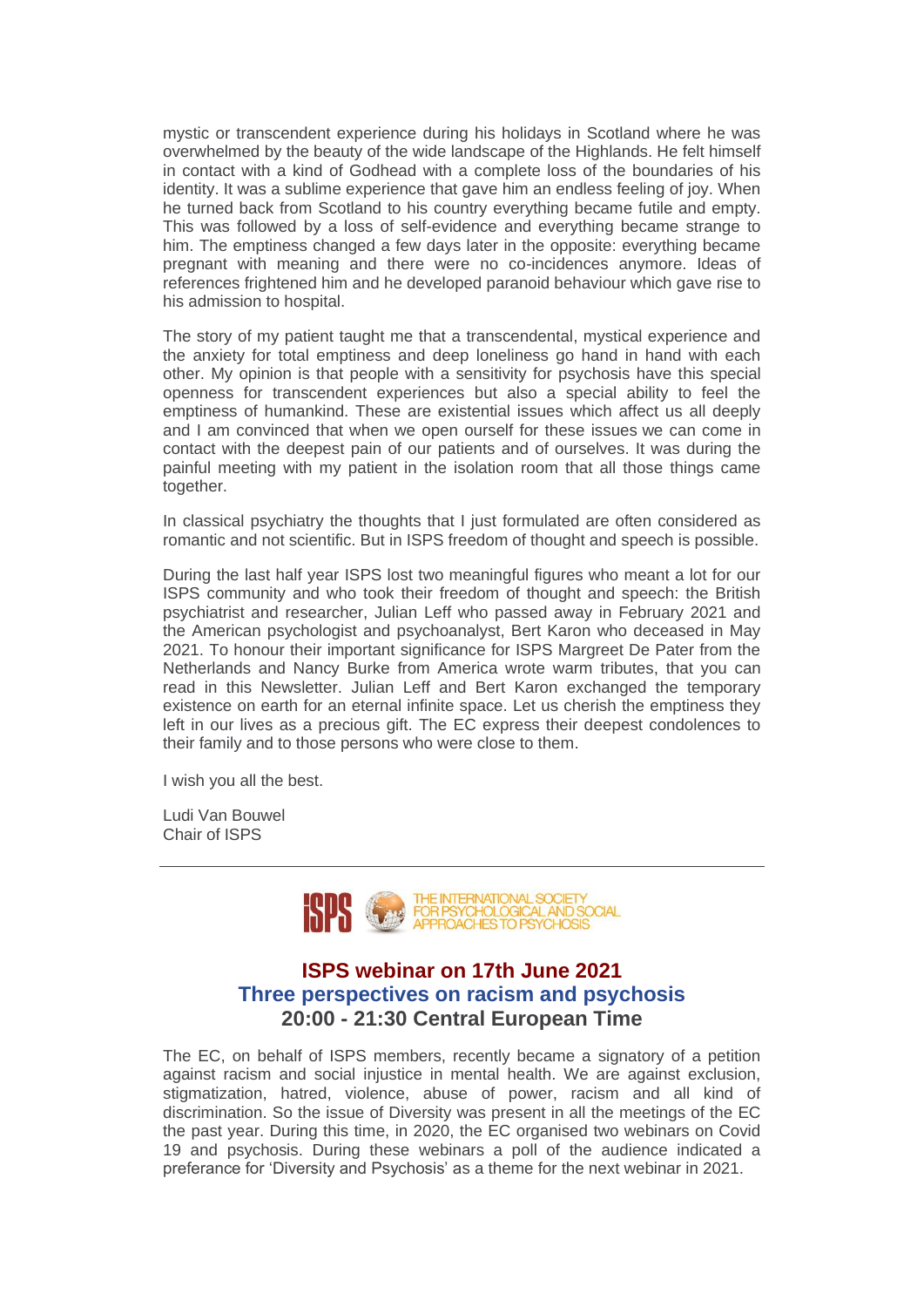Those two elements were the starting point for the EC to plan the latest ISPS webinar on Racism and Psychosis (diversity in general is too big a topic for one webinar). Ingo Lambrecht, long time member of ISPS and ex member of the EC, agreed to be the moderator of this webinar. We found three panelists from different race (and different continents) to give their personal perspective on Racism and Psychosis.

The webinar will include an 'Open Dialogue' between the three panelists followed by a discussion between the panelists and the audience, with Ingo Lambrecht as moderator.

# **PANELISTS Michael O'loughlin, Pikihuia Pomare and Hári Sewell**



**Michael O'Loughlin** is Professor in the College of Education and Health Sciences and Derner School of Psychology at Adelphi University. In Dener School of Psychology he teaches and supervises in the Ph.D. program in Clinical Psychology and the Psy.D. program in School Psychology. He also teaches in the postgraduate psychoanalytic training programs at Derner School of Psychology. He has authored, coauthored or edited ten books, most recently [With S. Arac-Orhun and M. Queler], *Lives Interrupted: Psychiatric narratives of struggle and resilience*  [Lexington Books, 2019]. Since 2018 he has been coeditor of the international journal *Psychoanalysis,* 

*Culture and Society*. He is editor of two book series, one in psychoanalysis, and one in childhood and youth studies. He writes about trauma, psychosis, migration, childhood subjectivity, schooling, psychoanalysis, race, and politics, and he directs the Adelphi Asylum Project. He is in private practice on Long Island, NY.

**Dr Pikihuia Pomare** is an Indigenous Clinical Psychologist, Psychology Lecturer, and Erihapeti Rehu-Murchie Postdoctoral Fellow at Massey University, New Zealand.

She has worked with children, youth, whānau (families) and adults in mental health services.

Her professional and research interest include Mātauranga Māori (Māori



knowledge) and Indigenous psychological approaches to emotion regulation, engagement of Indigenous Māori people in mental health services, youth mental health and wairuatanga (spirituality).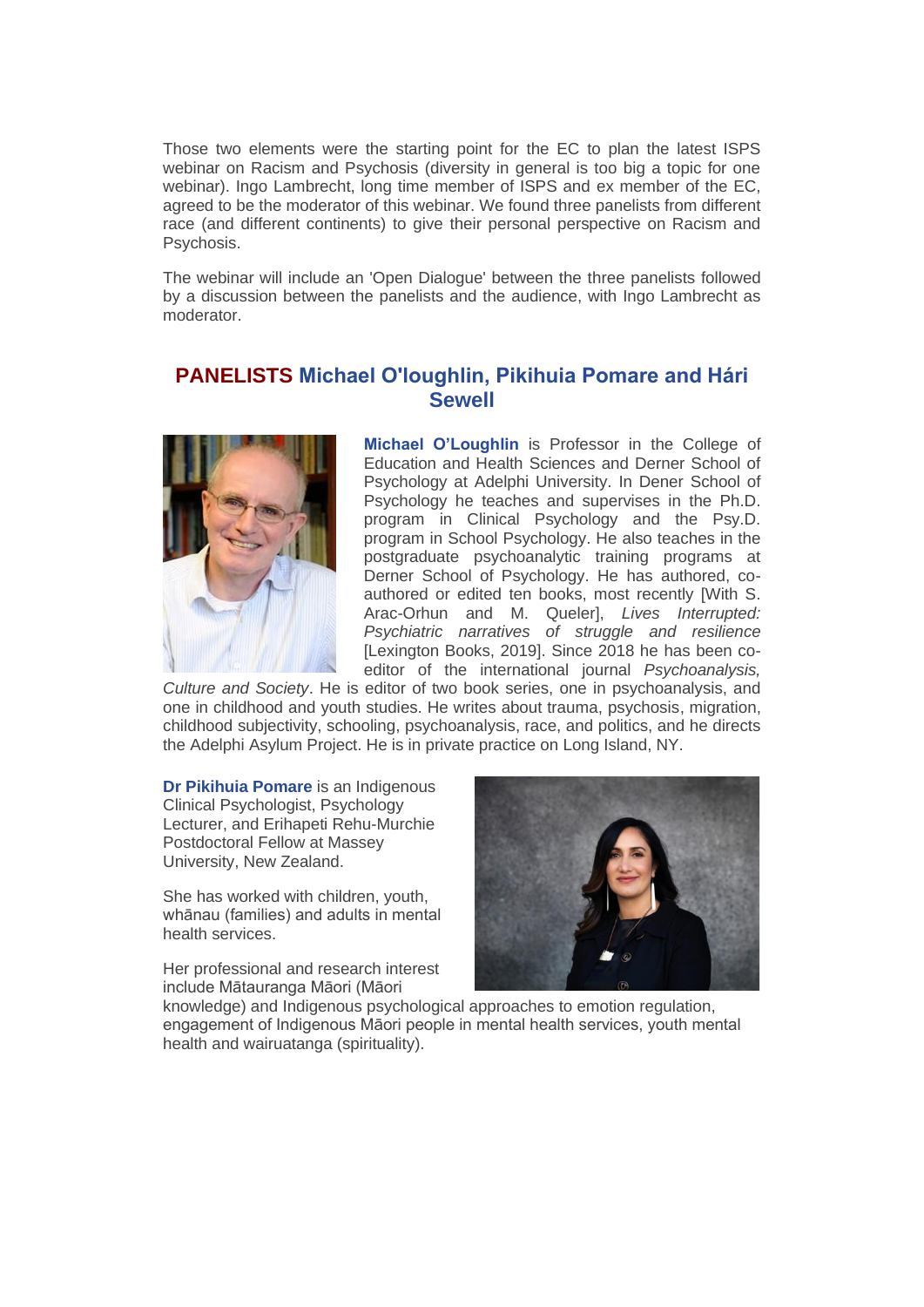**Hári Sewell** is founder and Director of HS Consultancy and is a former executive director of health and social care in the National Health Service in the UK. He has worked for the Department of Health in regulation and policy.

Hári is a writer and speaker in his specialist area of social justice, equalities and ethnicity, race and culture in mental health. Hári is honorary Senior Visiting Fellow at the University of Central Lancashire and Specialist Guest Lecturer at University of Bradford and is a Member of the



Scientific Board of the ESRC Centre for Society and Mental Health. Hári has had various books, articles and book chapters published, with new material emerging regularly.

Hári worked with another local campaigner to secure services for survivors of sexual violence and currently runs a campaign "Men Supporting Women's Rights" including "Men Against Rape". He is increasingly studying forms of masculinity and the possibilities in practice and employee relations to recognise the intersections between masculinity and other aspects of identity.

# **Discussion MODERATOR Ingo Lambrecht**



**Dr. Ingo Lambrecht** is a consultant clinical psychologist in Auckland, New Zealand.

His special interests include children and adolescents, psychosis and personality issues, as well as trauma, mindfulness, and compassion. He has also written on the cultural-clinical interface through clinical work in different cultural settings, and was privileged to undergo an intense shamanic training as a sangoma, a South African traditional healer. In addition to his book, *Sangoma Trance States* (AM Publishing, 2014), based on his PhD research, he has contributed articles and chapters on the relationships between culture, psychosis, and spirituality, presenting at national and international conferences on these themes.

#### **We hope you will join us!**

#### **The webinar is FREE**

**If you are not an ISPS member we kindly ask that you consider making a small [donation to ISPS](https://r20.rs6.net/tn.jsp?f=001FMwv3d49ifISte2pry2pDt2GtwLVPLlz5pX-Kv_E4SF4E3cW_pJYk0Dr-BfCGvadOu0QJYdmxWPNgP8GCMgKB7B57hY_-elNkYEr-s4oQ7yRVnDIQXikA77G8bYEaErlVlla9jxdMsZA6oOgBfwj4QKJ4cP3b4nZ53hRGhW6ndMN37-nyIsQCgNi2NJYPeVd&c=zeE6mHBMrbENLjR4fe2F8DUs4wC0pqfj-1cqH6BULQ16MUxSEIEt8A==&ch=zKTcJJR6plSN4pZfr5apS8TihLtcTZ4isRhrJGNF2qLmNcYolKLFEQ==&jrc=1) or joining ISPS!**

# **[Register HERE](https://r20.rs6.net/tn.jsp?f=001FMwv3d49ifISte2pry2pDt2GtwLVPLlz5pX-Kv_E4SF4E3cW_pJYk5MPcSEIzsvXMPQyPjBDACVLJW1Ct_rJ1bJsg9N4McipLovBBwZ5DTxA66V0z9rRvNIp4NFzmO6m8JF5Pds4OClSpGnDHY9uEBupB3odJVZjBJPgCGLDVWhEXtdrUklgRMWzplP84GV1X1GYKo-CJIc=&c=zeE6mHBMrbENLjR4fe2F8DUs4wC0pqfj-1cqH6BULQ16MUxSEIEt8A==&ch=zKTcJJR6plSN4pZfr5apS8TihLtcTZ4isRhrJGNF2qLmNcYolKLFEQ==&jrc=1)**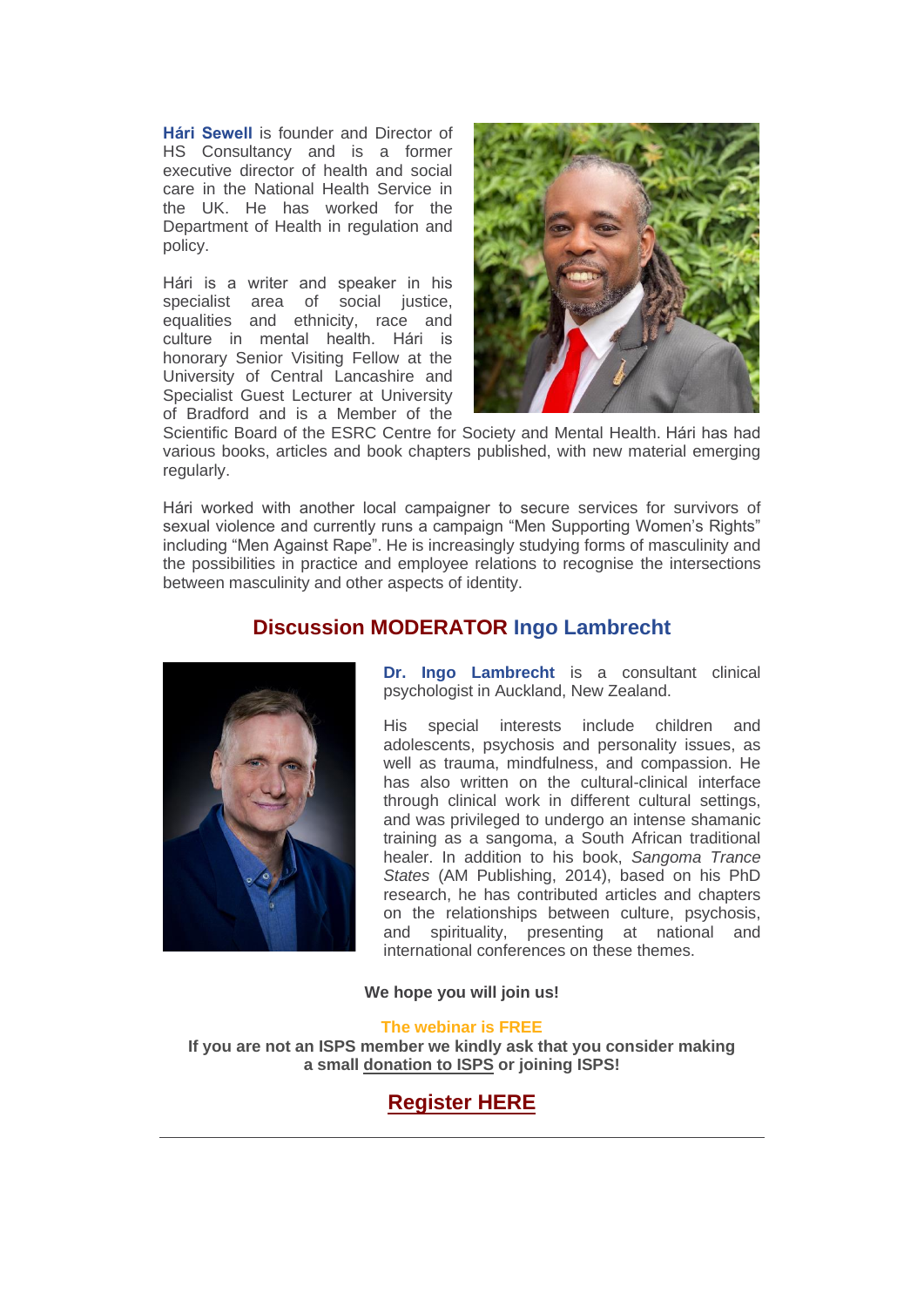#### **NEW! in the ISPS series**

**Edited By [Nick Putman](https://r20.rs6.net/tn.jsp?f=001FMwv3d49ifISte2pry2pDt2GtwLVPLlz5pX-Kv_E4SF4E3cW_pJYk5MPcSEIzsvXvCm_F8ri50HkRTWfzr7-9JaoLOPUPDhtF6NMNVbVIpv9m81vupn9FsSXoChnXtjlJX8TlgK06klc_XGMPVgwIdDYnOzYEZt5LZOgnkwxtORgHoRSJqW2ZzJKXue5c4n1&c=zeE6mHBMrbENLjR4fe2F8DUs4wC0pqfj-1cqH6BULQ16MUxSEIEt8A==&ch=zKTcJJR6plSN4pZfr5apS8TihLtcTZ4isRhrJGNF2qLmNcYolKLFEQ==&jrc=1) and [Brian](https://r20.rs6.net/tn.jsp?f=001FMwv3d49ifISte2pry2pDt2GtwLVPLlz5pX-Kv_E4SF4E3cW_pJYk5MPcSEIzsvXjljt1ySNWJM_wFtiA7owHIn1XIlgvuVuKYeC6afIayeJHqME4efgqvU-kE1goGPWEB4_YF6GnR_dBgteha2m7PE4QzEb-uTeuU7JoIqSjD1Zej9p6nslhCtp5ReIEyhHhTBVPGd1m84=&c=zeE6mHBMrbENLjR4fe2F8DUs4wC0pqfj-1cqH6BULQ16MUxSEIEt8A==&ch=zKTcJJR6plSN4pZfr5apS8TihLtcTZ4isRhrJGNF2qLmNcYolKLFEQ==&jrc=1)  [Martindale](https://r20.rs6.net/tn.jsp?f=001FMwv3d49ifISte2pry2pDt2GtwLVPLlz5pX-Kv_E4SF4E3cW_pJYk5MPcSEIzsvXjljt1ySNWJM_wFtiA7owHIn1XIlgvuVuKYeC6afIayeJHqME4efgqvU-kE1goGPWEB4_YF6GnR_dBgteha2m7PE4QzEb-uTeuU7JoIqSjD1Zej9p6nslhCtp5ReIEyhHhTBVPGd1m84=&c=zeE6mHBMrbENLjR4fe2F8DUs4wC0pqfj-1cqH6BULQ16MUxSEIEt8A==&ch=zKTcJJR6plSN4pZfr5apS8TihLtcTZ4isRhrJGNF2qLmNcYolKLFEQ==&jrc=1)**

**It is a pleasure to inform you that the long awaited comprehensive book on Open dialogue for Psychosis is available to order and if you so before the distribution date of 29th July you can obtain it at a discount.**

This highly readable book provides a comprehensive examination of the use of Open Dialogue as a treatment for psychosis. It presents the basic principles and practice of Open Dialogue, explains the training needed to implement it and explores how it is being offered internationally.



*Open Dialogue for Psychosis* includes first-hand

accounts by individuals, families and trainees of their experiences of the process. It explains how aspects of Open Dialogue have been introduced in services around the world, its overlap with and differentiation from other psychological approaches and its potential integration with biological and pharmacological considerations. The book concludes with a substantive section on the research available and its limitations.

*Open Dialogue for Psychosis* will be a key text for clinicians and administrators interested in this unique approach. It will also be suitable for people who have experienced psychosis and members of their families and networks, particularly those who recognise that services need to change for the better but are seeking guidance on how this can be achieved.

**Foreword by** the former United Nations Special rapporteur on the right to physical and mental health.

#### **Reviews by**

Professor Larry Davidson, Yale University, USA Adrian James, President, Royal College of Psychiatrists, UK Ludi Van Bouwel, Chair, ISPS Monica Whyte, President, EFTA

*"This is a much needed, timely book that provides the first account of the international implementation and adaptation of the Open Dialogue approach to promoting recovery among persons experiencing psychosis. Spanning theoretical, training, and research perspectives - with the welcome addition of first person accounts from providers, persons in recovery, and their loved ones - this comprehensive introduction is sure to hasten the spread of the first radically new approach to psychosis the field has seen in decades."*  **Professor Larry Davidson, Yale University, USA** 

#### **[Further information](https://r20.rs6.net/tn.jsp?f=001FMwv3d49ifISte2pry2pDt2GtwLVPLlz5pX-Kv_E4SF4E3cW_pJYk5MPcSEIzsvXqzgYQxbMpFhzgV3cZ-PE8EdsDDOcNKJJTpBXKcBKXJO4Ml9_nsJGos7uCMfTKduZLJxUkdtIkr2C7IfalgyuelEgIY7iecX5DPR7-ebrJ3wrGO4h0RMloOAKEdjNvZUp8d7lp5rBYN4DLf7kXK4fp5oLaqkqicOnK0OI_B2WE2QBs-nlnNzqFnQmb_tmURan3m6KcBFDheGFBPQ6upOr3eoSLXqvnK0BE-jRj-ZePYNSdOapqmMuEw==&c=zeE6mHBMrbENLjR4fe2F8DUs4wC0pqfj-1cqH6BULQ16MUxSEIEt8A==&ch=zKTcJJR6plSN4pZfr5apS8TihLtcTZ4isRhrJGNF2qLmNcYolKLFEQ==&jrc=1)**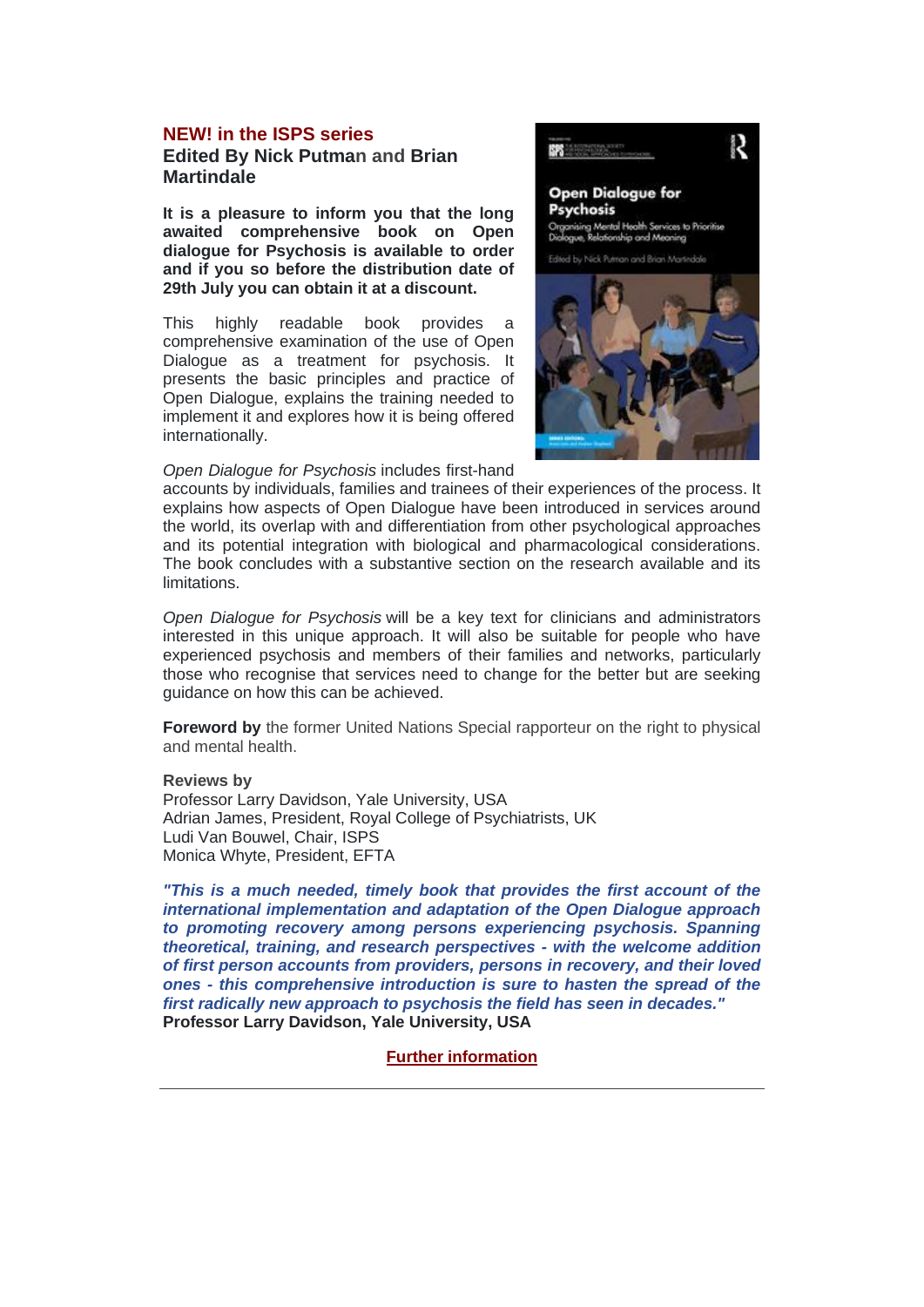

### **TRIBUTE to ISPS Honorary Lifetime Member, Professor Julian Leff**

#### **by Margreet de Pater**

On Tuesday 23 February, 2021 Julian Leff died. He was 82 years old and he was surrounded by his family he loved.

He was a hero of mine. Face to face I met with him only for 2 minutes. But in my fantasy I had many conversations with him. I was inspired by the research he did together with George Brown in the eighties of the past century. Research on families and even more importantly about family work.

Until then there were many influential ideas about families and psychosis, partly based on observation behind one way screens, by families who were attracted to a certain therapist. But Julian and George visited families at home talked with them and wrote down their observations. They saw that some families were able to be of help for their psychotic family member but others were upset angry and worried, and without their intention the persons psychosis worsened and they had to go to a hospital.

Together with Christine Vaughn he developed a method of family work and researched that. This method indeed prevented family upset by being with them and teaching everyone to cope with psychosis. This method was developed further by Ian Falloon, William mc Farlane and Michael Goldstein, to name a few. His method was a great help for my own work as a community psychiatrist. Usually families didn't want to come to the office for ''family therapy''. But what they did want was help and advice to cope with psychosis. In order to do research he had to develop an instrument called EE (Expressed Emotion). This instrument enabled him to measure outcome.

The Family movement has criticized EE, they felt stigmatized and yes I must say the way it was used in the scientific community with terms like 'high EE father' or 'high EE mother' can promote stigma. Julian Leff has always seen a connection with family burden however. And again assisting families to cope lowered EE.

So if I could have a conversation with Julian once more I would have discussed qualitative research to invite families to tell something about how come they had become so angry and worried and what helped them to overcome this feeling.

During the last years of his life he still had new ideas and developed Avatar therapy. While looking over his life work I discovered that he:

Was actively involved in deinstitutionalization, and helped to develop alternatives in community resulting in a better quality of life of former chronic patients. (I was in the same movement)

Published more than 200 papers and nine books, much of his attention remaining on family work with psychiatric patients in the community.

Won the Royal College of Health's Starkey Prize in 1976, the Burgholzli Award from the University of Zurich in 1999, the Marsh Award for Mental Health Work in 2010, and the hugely prestigious Pelicier Lifetime Achievement Award from the World Association of Psychiatry in 2017.

Continued to study silk-screening, ceramics and sculpture, and became an ardent silver-smith, designing and making exceptional jewelry. He played piano from the age of 5.

Although he was a very famous researcher he communicated with all parties in down to earth language.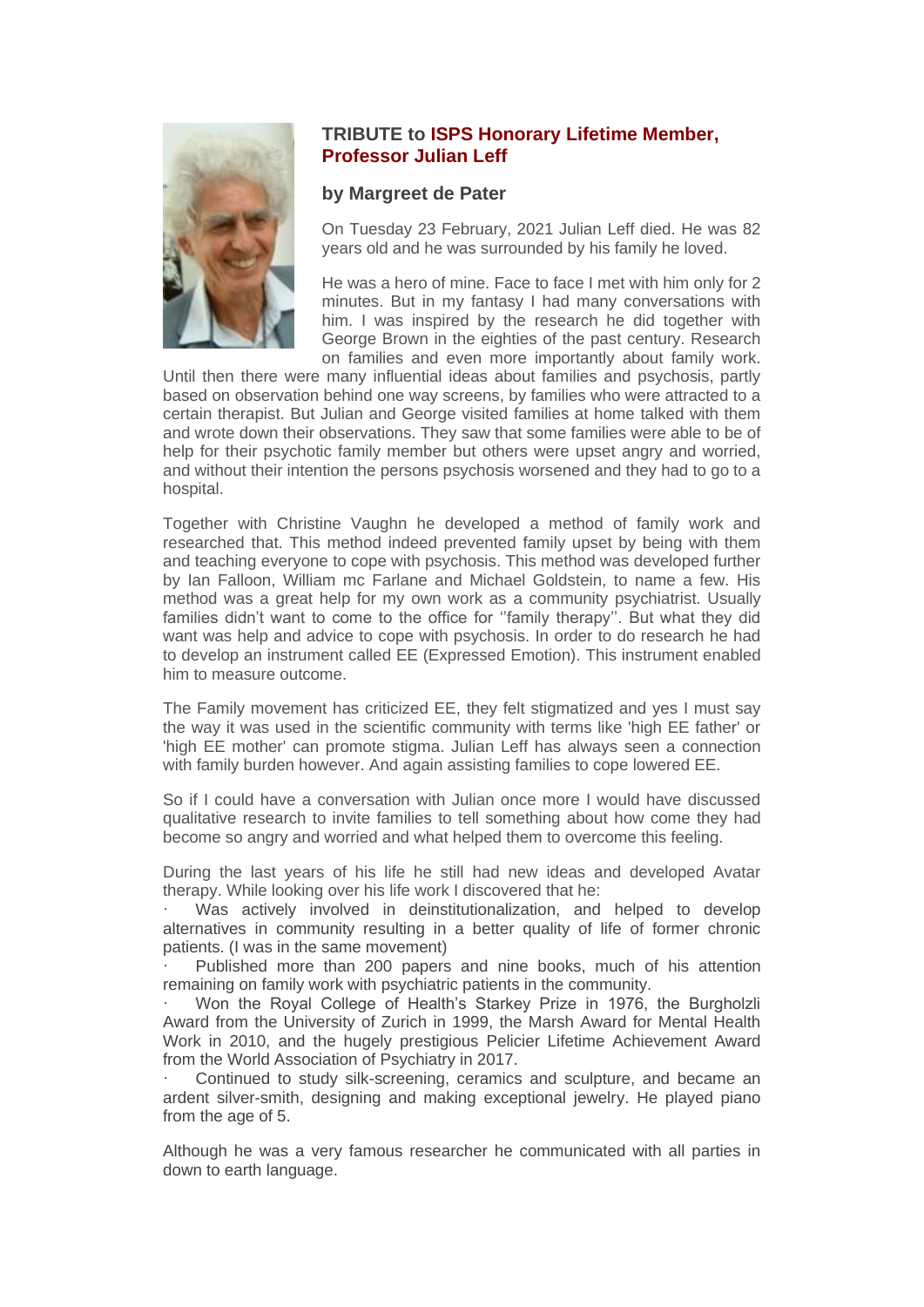Here are a few links that may interest you: [The most important things I have learnt in my career as a psychiatrist](https://r20.rs6.net/tn.jsp?f=001FMwv3d49ifISte2pry2pDt2GtwLVPLlz5pX-Kv_E4SF4E3cW_pJYk5MPcSEIzsvX2PRcklRgVQL5N2kQNqfQnAmuUNvVHF_kZ3bs7l5XZmoG65fyAAwczsMyB_dbtoYFKz43NEQbhk2-TqA-N1oXUJiMnFf3FCOli_KIAsTE1BMgiaeHSGWlYJeffC0pIAo7&c=zeE6mHBMrbENLjR4fe2F8DUs4wC0pqfj-1cqH6BULQ16MUxSEIEt8A==&ch=zKTcJJR6plSN4pZfr5apS8TihLtcTZ4isRhrJGNF2qLmNcYolKLFEQ==&jrc=1) by Julian leff Julian Leff, honorary member of ISPS [description written by Brian Martindale](https://r20.rs6.net/tn.jsp?f=001FMwv3d49ifISte2pry2pDt2GtwLVPLlz5pX-Kv_E4SF4E3cW_pJYk5MPcSEIzsvXfTtE4ntljxThhCL7pU4w5ruWquw4OaR0K5FEhmeoFnjriFrJ-YhRm6iul7zB07D2V5VS6aUeUL7WumW6TRLGG4EHaTT3XLa2Cec3pZlCwwYwmimw6yIIpEoX8arymOD5&c=zeE6mHBMrbENLjR4fe2F8DUs4wC0pqfj-1cqH6BULQ16MUxSEIEt8A==&ch=zKTcJJR6plSN4pZfr5apS8TihLtcTZ4isRhrJGNF2qLmNcYolKLFEQ==&jrc=1) [Avatar therapy](https://r20.rs6.net/tn.jsp?f=001FMwv3d49ifISte2pry2pDt2GtwLVPLlz5pX-Kv_E4SF4E3cW_pJYk5MPcSEIzsvXJh83W4sqpfjRg05hDKsCpLyq29ZNh9_vIhcZOdkVCNjc3YjGfHdI8AAXhviomwHQFPKK453jUcu17A5Mqa30bTrjIGBYHeRS&c=zeE6mHBMrbENLjR4fe2F8DUs4wC0pqfj-1cqH6BULQ16MUxSEIEt8A==&ch=zKTcJJR6plSN4pZfr5apS8TihLtcTZ4isRhrJGNF2qLmNcYolKLFEQ==&jrc=1) [Family work for schizophrenia](https://r20.rs6.net/tn.jsp?f=001FMwv3d49ifISte2pry2pDt2GtwLVPLlz5pX-Kv_E4SF4E3cW_pJYk5MPcSEIzsvX_q-bqOtJ0p3SI6q6vaffrQfyf5rLWjTX-sDQCWvWIkI4ImZbD5XPHcfWIK14yegaKYmsjN9c2TcDHM5UYB2x1Wl80WYbdS7T2L4LaK3cqGQMX913305ZG4Bi6fyamY8DN8tkjSWu-f1_zv5ne66Pug==&c=zeE6mHBMrbENLjR4fe2F8DUs4wC0pqfj-1cqH6BULQ16MUxSEIEt8A==&ch=zKTcJJR6plSN4pZfr5apS8TihLtcTZ4isRhrJGNF2qLmNcYolKLFEQ==&jrc=1) a practical guide [Long-term outcome of long-stay psychiatric in-patients considered unsuitable to](https://r20.rs6.net/tn.jsp?f=001FMwv3d49ifISte2pry2pDt2GtwLVPLlz5pX-Kv_E4SF4E3cW_pJYk5MPcSEIzsvXRy0W6CyaW_KNXGiRnN1PVSyOh7tKVXj5804cYS8s8o955QXMC8gPBJQlhWoxU_TQHDk51LTybPqLOOW97uYztFLgBqwYCLvEypazri-7eQw=&c=zeE6mHBMrbENLjR4fe2F8DUs4wC0pqfj-1cqH6BULQ16MUxSEIEt8A==&ch=zKTcJJR6plSN4pZfr5apS8TihLtcTZ4isRhrJGNF2qLmNcYolKLFEQ==&jrc=1)  [live in the community. TAPS Project 44](https://r20.rs6.net/tn.jsp?f=001FMwv3d49ifISte2pry2pDt2GtwLVPLlz5pX-Kv_E4SF4E3cW_pJYk5MPcSEIzsvXRy0W6CyaW_KNXGiRnN1PVSyOh7tKVXj5804cYS8s8o955QXMC8gPBJQlhWoxU_TQHDk51LTybPqLOOW97uYztFLgBqwYCLvEypazri-7eQw=&c=zeE6mHBMrbENLjR4fe2F8DUs4wC0pqfj-1cqH6BULQ16MUxSEIEt8A==&ch=zKTcJJR6plSN4pZfr5apS8TihLtcTZ4isRhrJGNF2qLmNcYolKLFEQ==&jrc=1) [The life of Julian Leff by Prof Dinesh Bhugra,](https://r20.rs6.net/tn.jsp?f=001FMwv3d49ifISte2pry2pDt2GtwLVPLlz5pX-Kv_E4SF4E3cW_pJYk5MPcSEIzsvXQTrwSanozcs3K4DHLys_o8cqJ7lTtGVYxDaSP1r034dpFygRt9Jn3FXFbRVMTyoBP_Pp73BvkWIkPsMi5UuQPj9iScJxJGKPRRHlvs8Ls7tpACMAk91EqGMt4Uro6hu7cb1YEg-gNXcFxjscPgvqwA==&c=zeE6mHBMrbENLjR4fe2F8DUs4wC0pqfj-1cqH6BULQ16MUxSEIEt8A==&ch=zKTcJJR6plSN4pZfr5apS8TihLtcTZ4isRhrJGNF2qLmNcYolKLFEQ==&jrc=1) Past president of the WPA.

Margreet de Pater ISPS EC member

### **NEW! Family member network**

### **Do you have family member with pychosis? Or are you a carer of someone who has experienced psychosis?**

A new email discussion group has just been created in order to facilitate family members to be more involved in ISPS International. We are the list moderators.

If you are an ISPS member, and family member, then you can contact [ISPS](mailto:isps@isps.org) and ask to join the new group. If you are not yet an ISPS member but you are a family member then please do [connect](mailto:empathywithcarers@yahoo.co.uk) with us and consider joining ISPS!

We look forward to hearing from you.

Jen Kilyon and Pat Wright

#### **News from the ISPS Learning resources and ISPS-INT list**

**The [Learning Resources area](https://r20.rs6.net/tn.jsp?f=001FMwv3d49ifISte2pry2pDt2GtwLVPLlz5pX-Kv_E4SF4E3cW_pJYk1OiJashwCJ9GBi94cHlARahTk_dA34UXbMoprL-bJlge70k5C1iTGaFLK8DlJWhwSKdZdHRcOvoJUrRxCxTA6OPcgeSh3Ux3UHHAuFIsp5fqsFvYOOOWggaqAQO8342vD7ZipsrFqo83tJLS6mCvcDklZ91Dt9jBg==&c=zeE6mHBMrbENLjR4fe2F8DUs4wC0pqfj-1cqH6BULQ16MUxSEIEt8A==&ch=zKTcJJR6plSN4pZfr5apS8TihLtcTZ4isRhrJGNF2qLmNcYolKLFEQ==&jrc=1) of our website** will soon have a new name: Information on psychological treatments and more. We believe this will help people who are googling to find the pages more easily.

There is a new article on the influence of city life on psychosis Psychosis and the [city](https://r20.rs6.net/tn.jsp?f=001FMwv3d49ifISte2pry2pDt2GtwLVPLlz5pX-Kv_E4SF4E3cW_pJYk5MPcSEIzsvXwHjJo3vucJHFECKt3WVVsFJv72BUnq5DlwesrSX3E6Si5THVRGlVPhxTwWnBo3UMhiazW0D_oES5a1SpBt5YKpTBSHNGf_5pO0DukJtf3ofk7JrXtG2tqd4fQ-BPwhnCyISSavtaXlv3Do1nqnWZQR46u9xiGxJ7U9otwVVlK-QtrmaDBb2P2CeBpuTrwY5_1cY5vjaiGMY=&c=zeE6mHBMrbENLjR4fe2F8DUs4wC0pqfj-1cqH6BULQ16MUxSEIEt8A==&ch=zKTcJJR6plSN4pZfr5apS8TihLtcTZ4isRhrJGNF2qLmNcYolKLFEQ==&jrc=1)

And a relevant article for the discussion on racism and psychosis [Whiteness and](https://r20.rs6.net/tn.jsp?f=001FMwv3d49ifISte2pry2pDt2GtwLVPLlz5pX-Kv_E4SF4E3cW_pJYk5MPcSEIzsvXryV8cbaNW3hScmvrIKf2E9U7s0zPP3r82rz5yDQ1r90H3Rs5nr8W238PcDzmhT6DXWp-OWF7IOIREBNStS8UiM2yca4zTsKJTgSMpq09QjM78BT6DMZVk85iIo-i5sVr4QQHRYqRAvSKLlqsmt3nRO3iuuJWmdicBtKkAPG3yhDDIbD-YYlvBkb-4L3LhSFa&c=zeE6mHBMrbENLjR4fe2F8DUs4wC0pqfj-1cqH6BULQ16MUxSEIEt8A==&ch=zKTcJJR6plSN4pZfr5apS8TihLtcTZ4isRhrJGNF2qLmNcYolKLFEQ==&jrc=1)  [the psychoanalytic imagination](https://r20.rs6.net/tn.jsp?f=001FMwv3d49ifISte2pry2pDt2GtwLVPLlz5pX-Kv_E4SF4E3cW_pJYk5MPcSEIzsvXryV8cbaNW3hScmvrIKf2E9U7s0zPP3r82rz5yDQ1r90H3Rs5nr8W238PcDzmhT6DXWp-OWF7IOIREBNStS8UiM2yca4zTsKJTgSMpq09QjM78BT6DMZVk85iIo-i5sVr4QQHRYqRAvSKLlqsmt3nRO3iuuJWmdicBtKkAPG3yhDDIbD-YYlvBkb-4L3LhSFa&c=zeE6mHBMrbENLjR4fe2F8DUs4wC0pqfj-1cqH6BULQ16MUxSEIEt8A==&ch=zKTcJJR6plSN4pZfr5apS8TihLtcTZ4isRhrJGNF2qLmNcYolKLFEQ==&jrc=1)

**On the ISPS-INT list** there has been a very intense debate after a question: Is the lack of contact with reality, which is said is so characteristic for psychosis, actually not a lack of contact with the ideology of the group?

You may be interested to take a look at a [book on the socialization of 5 year old](https://r20.rs6.net/tn.jsp?f=001FMwv3d49ifISte2pry2pDt2GtwLVPLlz5pX-Kv_E4SF4E3cW_pJYk5MPcSEIzsvXMr6q22OxHPzb_TLxkrH8A1gQiIe6HcYmj2BWc_T8RmOqxblbcpWTD8BVYpEwHIkdatimVjDs2rCLJwWt--YChUnyV7RHvGArr8jy68FKr0AXLPGsx6YZDR0pWHfEpQd0&c=zeE6mHBMrbENLjR4fe2F8DUs4wC0pqfj-1cqH6BULQ16MUxSEIEt8A==&ch=zKTcJJR6plSN4pZfr5apS8TihLtcTZ4isRhrJGNF2qLmNcYolKLFEQ==&jrc=1)  [boys](https://r20.rs6.net/tn.jsp?f=001FMwv3d49ifISte2pry2pDt2GtwLVPLlz5pX-Kv_E4SF4E3cW_pJYk5MPcSEIzsvXMr6q22OxHPzb_TLxkrH8A1gQiIe6HcYmj2BWc_T8RmOqxblbcpWTD8BVYpEwHIkdatimVjDs2rCLJwWt--YChUnyV7RHvGArr8jy68FKr0AXLPGsx6YZDR0pWHfEpQd0&c=zeE6mHBMrbENLjR4fe2F8DUs4wC0pqfj-1cqH6BULQ16MUxSEIEt8A==&ch=zKTcJJR6plSN4pZfr5apS8TihLtcTZ4isRhrJGNF2qLmNcYolKLFEQ==&jrc=1) who lose their authenticity in order to belong to the group of boys.

Ron Unger mentioned a [new article](https://r20.rs6.net/tn.jsp?f=001FMwv3d49ifISte2pry2pDt2GtwLVPLlz5pX-Kv_E4SF4E3cW_pJYk5MPcSEIzsvXYN0y9Zi4m-XbME3Guk9pvrjqXChKJgp6uF_rw0GXnyiHybhHWwwbilqkXUlrKYCMmQGI2HLeGMziRfgcoFr6aKngpmXhoUOcIZFvszYTIBqevzJ4lTnwmPU3j4j5OQGn4DIIxo2cy5vl2BGljx9eUKPtizhO3k_AtPhp3A6npmpavbFVDIBratgiNNDUCxk2jyrM558YW8BcT30SQNe3oCG5_H59SSIZ&c=zeE6mHBMrbENLjR4fe2F8DUs4wC0pqfj-1cqH6BULQ16MUxSEIEt8A==&ch=zKTcJJR6plSN4pZfr5apS8TihLtcTZ4isRhrJGNF2qLmNcYolKLFEQ==&jrc=1) that stated that psychosis susceptible person rely more on their own experience than ''normals''.

The British Psychological Society has just come out with a new guide for young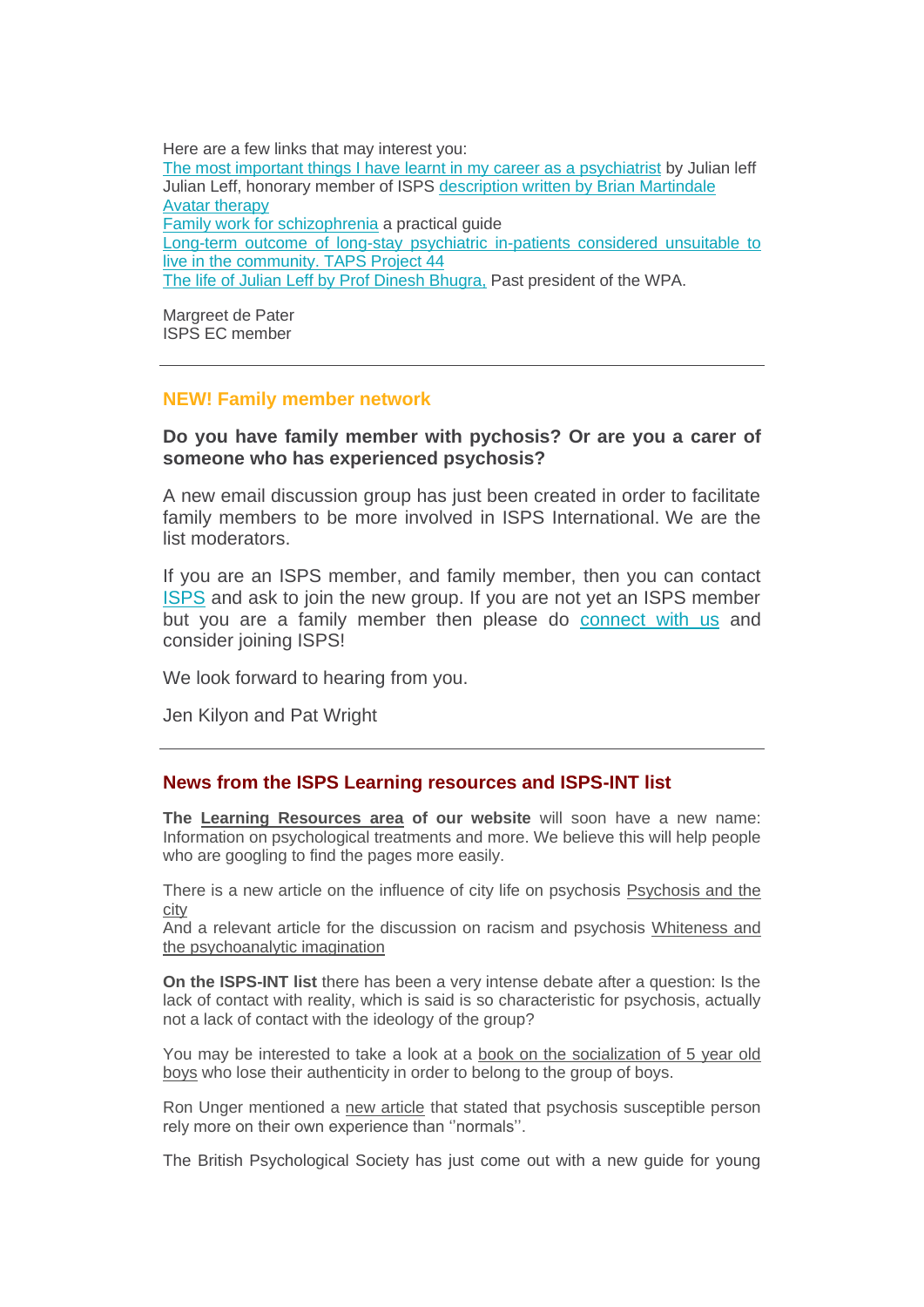people with psychosis, and for those who care for them. The guide can be found [here.](https://r20.rs6.net/tn.jsp?f=001FMwv3d49ifISte2pry2pDt2GtwLVPLlz5pX-Kv_E4SF4E3cW_pJYk5MPcSEIzsvXzfFPTNA4m47TDokUZTyHJUOqg6g317HAIO2PEf9Ep4rlKoC0UBMtMJO8xVdhbQU41eaTrb7_fTSPZzz33O8owdY9aY-98AVTiwCD_6CO_cJap6tyS0PzhVFaivg_eMZMXYd1KvKt9jLWCn7qLu_0w3FQM_OBXQbUVw5GLfcGTW_NqHNxjiyFnw5uLe0fgyVUcJtyX2TRFpS1QxBZ8zOHMaXVa_1FYAEx5FmtHBYJhqmUWKeL1ga1u8uKIyGxCyPn&c=zeE6mHBMrbENLjR4fe2F8DUs4wC0pqfj-1cqH6BULQ16MUxSEIEt8A==&ch=zKTcJJR6plSN4pZfr5apS8TihLtcTZ4isRhrJGNF2qLmNcYolKLFEQ==&jrc=1) It seems well written, very friendly and colorful, easy to read. There is also a [short video](https://r20.rs6.net/tn.jsp?f=001FMwv3d49ifISte2pry2pDt2GtwLVPLlz5pX-Kv_E4SF4E3cW_pJYk5MPcSEIzsvXqtAKoufhLZZrg6ImTuTB7G1AjjeINphSypE-0sgGKFAhGDDkXd-G0whJz_tW0OzMG1HOn1q8x3Ew2yLC07QcB8TV4b6_EZy7TJvjol5HKW01cClhkfM9qGtGha8ymb2L&c=zeE6mHBMrbENLjR4fe2F8DUs4wC0pqfj-1cqH6BULQ16MUxSEIEt8A==&ch=zKTcJJR6plSN4pZfr5apS8TihLtcTZ4isRhrJGNF2qLmNcYolKLFEQ==&jrc=1) that describes psychosis in a very friendly and non-pathologizing way.

**Do have a look at the ISPS learning resources. Do you have anything you'd like us to add? Or criticize?** Please [write to me](mailto:margreet.depater@ziggo.nl) if so.

Margreet de Pater EC member

### **ISPS Regional Group News**

#### **ISPS Suisse News**

Stuck in the COVID during 2020, the swiss branch is now on the road again!

The french speaking intervision group, organized by Dag Söderström and Françoise Davoine, restarted this spring with around 15 participants (CH , F, Be) working on clinical



presentations. Theme : critical moments in transference. We hope to bring the results to the ISPS Perugia conference in 2022.

The isps-ch conference will be held on the 8th October 2021 in Lausanne on the theme : Integration of psychotherapeutic and social approaches. More information can be found [here](https://r20.rs6.net/tn.jsp?f=001FMwv3d49ifISte2pry2pDt2GtwLVPLlz5pX-Kv_E4SF4E3cW_pJYk5MPcSEIzsvXT6rPLGVMkOU4QNbrG94r1x_fOecdwiHSYndgDYXk7DNmNiuRikSp0OTLCps8-ZEZzivWrb6-OQeiTsJ8rE-ZeLk4pOc4wOEXYS6HpezHMIXGeQWsreuYEIEZG4MzZ1bK3cyYko8b4EvP03LPTiD6AA==&c=zeE6mHBMrbENLjR4fe2F8DUs4wC0pqfj-1cqH6BULQ16MUxSEIEt8A==&ch=zKTcJJR6plSN4pZfr5apS8TihLtcTZ4isRhrJGNF2qLmNcYolKLFEQ==&jrc=1) 

This conference will support launching a new book trying to give an update.

Title : Approche psychothérapeutique des psychoses, un lien pour cheminer au quotidien, Philippe Conus and Dag Söderström, RMS editions, Geneva (May 2021).

#### **ISPS Suomi (Finland)**

For years we talked about starting ISPS Finland. We did almost do it during the Madrid congress whilst having some very nice wine in a local restaurant. But this fell short, everyone was living too busy lives. Finally in 2018 we did it. We became a formal association and held our first congress – Psychosis 2019 - in January of 2019. It was a success beyond our expectations, we had over two hundred participants. We were fortunate to have Brian Martindale and Grainne Fadden as our foreign visitors.

Psychosis 2020 was most likely one of the last congresses. Jan-Olav Johannessen came from Norway and Amy Hardy from UK. Both gave excellent presentations. Mostly due to us being late with marketing we had a lower turnover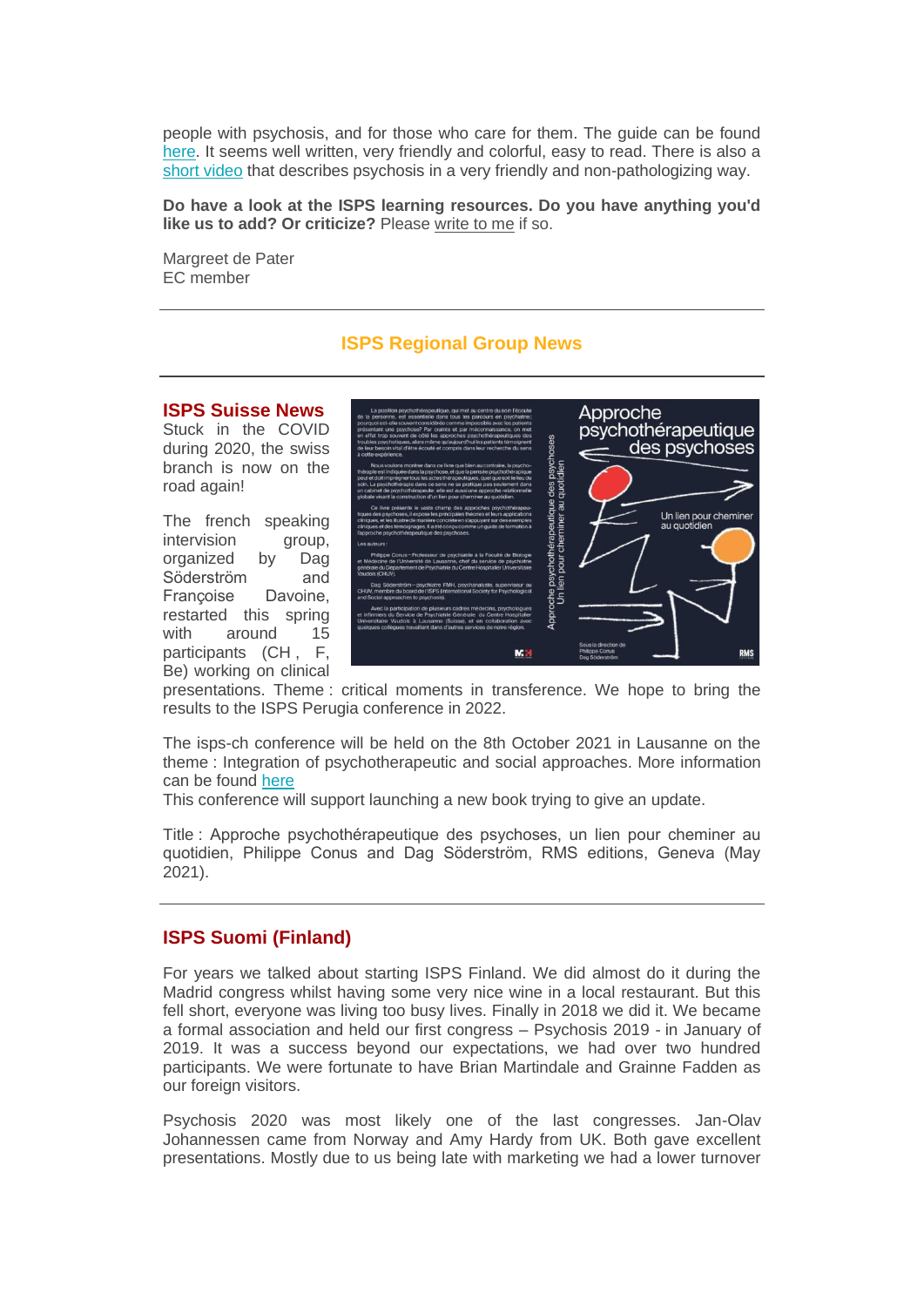but were quite happy with the congress. Then came Covid and everything was closed. Quite soon we learned to live with Teams and Zoom but had to abandon activities that were planned.

The majority of participants in our congresses have been nurses as they in Finland have a central role in working with psychosis patients. Thus, we had a plan to activate them even more by organizing focused workshops. But again, this was hit by the pandemic.

At present ISPS Finland has close to 50 members. The board meets regularly and is now busy planning the Psychosis 2022 congress. This time we are planning to organize it in cooperation with FinFami, the relatives association in Finland. This time we will focus on both basic skills when working with patients and families and on new advanced methods.

A major concern in our country is that mental health cervices have not improved during recent years. The treatment deficit actually seems to be growing. In our 2019 congress Karoliina Ahonen raised the question of civil rights of patients with more chronic mental illnesses or addiction problems. In her a thesis from 2019 Ahonen wrote:

"*Examining mental health policy governance in Finland from 1970 to the present leads to the following observations: 1) The first documents governing mental health policies written in Finland clearly include concepts that concern the protection of the fundamental and human rights of seriously ill citizens. In the following decades, such objectives no longer appear in the written documents governing mental health policies. 2) The focus of mental health policies changed from protecting the fundamental and human rights of seriously ill citizens to the management of the mental health and wellbeing of the entire population. 3) The Finnish mental health policy focuses on the promotion of health, preventive care and development of a service system as part of welfare state policy. Because the objectives have been extensive and by their nature abstract, it has been impossible to form effective policy governance to achieve them. 4) It has not been possible to ensure the fundamental and human rights of seriously ill citizens with a development process focused on the service system. The concepts and paradigms utilized in the development process documents have directed the focus away from the questions relating to the realization of fundamental and human rights. 5) The ethos of wellbeing and preventive healthcare has steered attention away from the improvement of the position of the seriously ill. Public authority's definition of a good life as well as the central focus of mental health governance in the development process of the service system has resulted in the seriously ill being forgotten in seemingly inclusive outpatient care.*"

More information can be found at [https://helda.helsinki.fi/handle/10138/307820](https://r20.rs6.net/tn.jsp?f=001FMwv3d49ifISte2pry2pDt2GtwLVPLlz5pX-Kv_E4SF4E3cW_pJYk5MPcSEIzsvXt6QSYw-y8W7Yzrkq0Ik-qKfEfDm3bFbGF44tdaD59gevGUzpTmPaRhbMJR3rdjqvaFpT57Chl66kPdZ0GNoXtvIaNQkde5uzt5nTv-J6PxWmizMUQXtwAg==&c=zeE6mHBMrbENLjR4fe2F8DUs4wC0pqfj-1cqH6BULQ16MUxSEIEt8A==&ch=zKTcJJR6plSN4pZfr5apS8TihLtcTZ4isRhrJGNF2qLmNcYolKLFEQ==&jrc=1) Klaus Lehtinen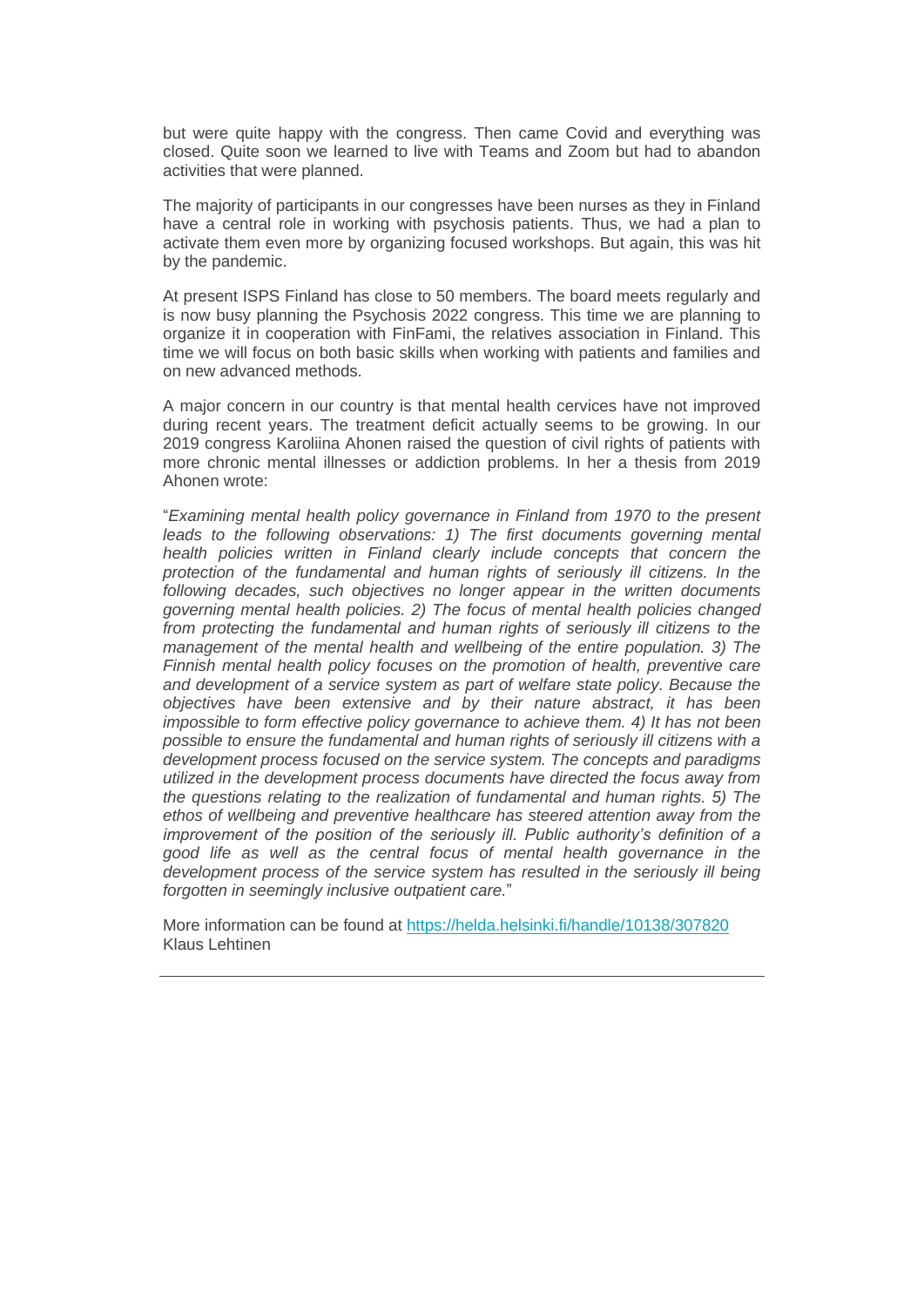# **TRIBUTE to Bert Karon, long time member of ISPS-US**

#### **By Nancy Burke**

Bert Karon, PhD, Professor Emeritus in Psychology, Michigan State University, Past President of the Division of Psychoanalysis of the American Psychological Association and the Michigan Psychoanalytic Council, and author of *Psychotherapy of Schizophrenia: The Treatment of Choice* (1977), *The Widening Scope of Psychoanalysis: Collected Essays of Bertram Karon* (ed. Cosgro & Widener, 2018), and more than 100 peerreviewed papers.



Bert Karon may have written the Bible regarding how to help people with psychosis understand and transform themselves, but he was not God. That was his gift, and I and many others are grateful for it. Rather, he allowed himself to understand more fully than most how hard it is to be *human* amidst the often-crushing social forces, events, family legacies and internal experiences that lead us into small zones or vast landscapes of madness. This perspective was foundational in each of the arenas in which I knew him, as mentor, consultant and psychoanalyst/therapist, and I believe that it has served as an anchor not only for me but for the field as a whole, *our* field, whose core mission is the promotion of understanding as an alternative to pathologizing. It's my hope that the anchor he provided to me and to us will hold firm going forward, because we're going to need it against the rising institutional thirst for "mental health service delivery systems" of treatment-ascontrol.

To me, most important was that at least in his role as therapist, Bert Karon was not afraid. This allowed him to hear about awful and terrifying things without turning away. I don't know anything at all about his biography -- perhaps snippets about his analysis, or about his "hang-ups," as he called them, but nothing specific or indepth – but I could tell that he had somehow found a stance that allowed him to live in his work by Terrance's motto, which should be framed on the wall of every clinic: "Nothing Human is Alien to Me." Also, he was humble. We fool ourselves if we believe we could do better at life, be healthier, than our patients in navigating devastating physical and emotional situations, and Bert did not seem tempted in the least by this illusion. I suppose he didn't need it, because he wasn't afraid to listen. Also, his appreciation of people's internal lives was complex. He understood that we are more than we know ourselves to be, having absorbed deeply the most clinically useful ideas of Freud and his followers. He clearly viewed psychoanalytic insight as a resource for appreciating that our thoughts and lives, if they can be comprehended through fantasies, metaphors, dreams and delusions, are sensible, and he was open to any idea that would help someone, without the interference of dogmatic allegiance.

This isn't the place for an account of my own treatment with Bert – he described many of his clinical encounters clearly and specifically in his works, and wrote especially generously about the actual things he did and said. But I do want to mention the terrible sudden moment of the world gone dark – I know you felt it too – following that devastating call: There'd been an accident. The days weeks months after were a blur, and no less the next period, following an update: He'll likely survive, but there was no telling whether he'd be back. He encourages you to find someone else with whom to continue. I waited, and then one day he *was* back, despite hours each day of painful rehabilitation. He was back and ready to listen. Back, then absent, absent, then back. And, at the very end, when he was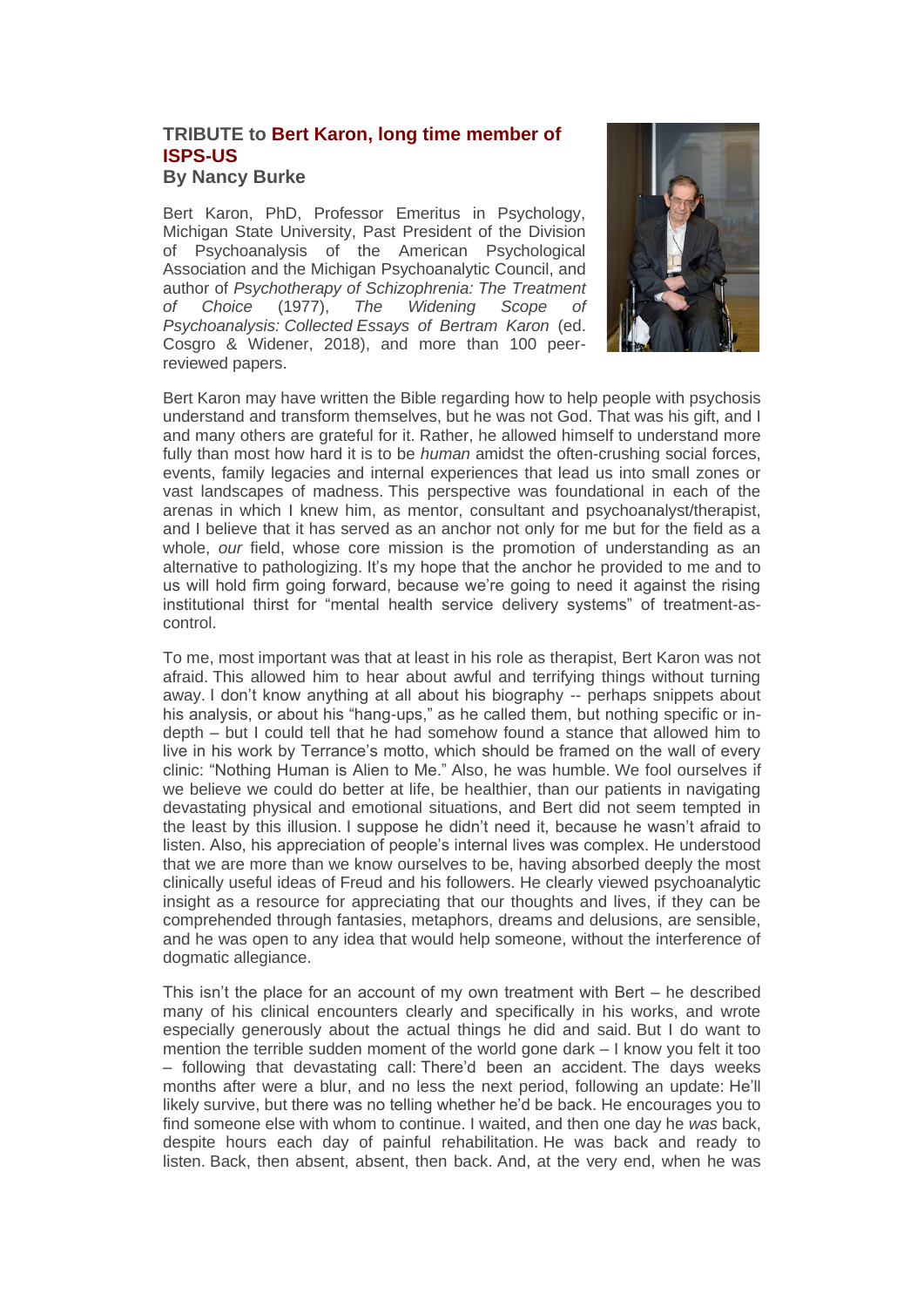less able to hold as much in mind, the scaffold of his convictions seemed somehow to emerge even more starkly, as a lingering imprint of what matters.

Nancy Burke



### **Upcoming Events**

**The ISPS has over 20 regional networks around the globe,** many of which organise annual events. Take a look at the impressive range of meetings and conferences taking place soon!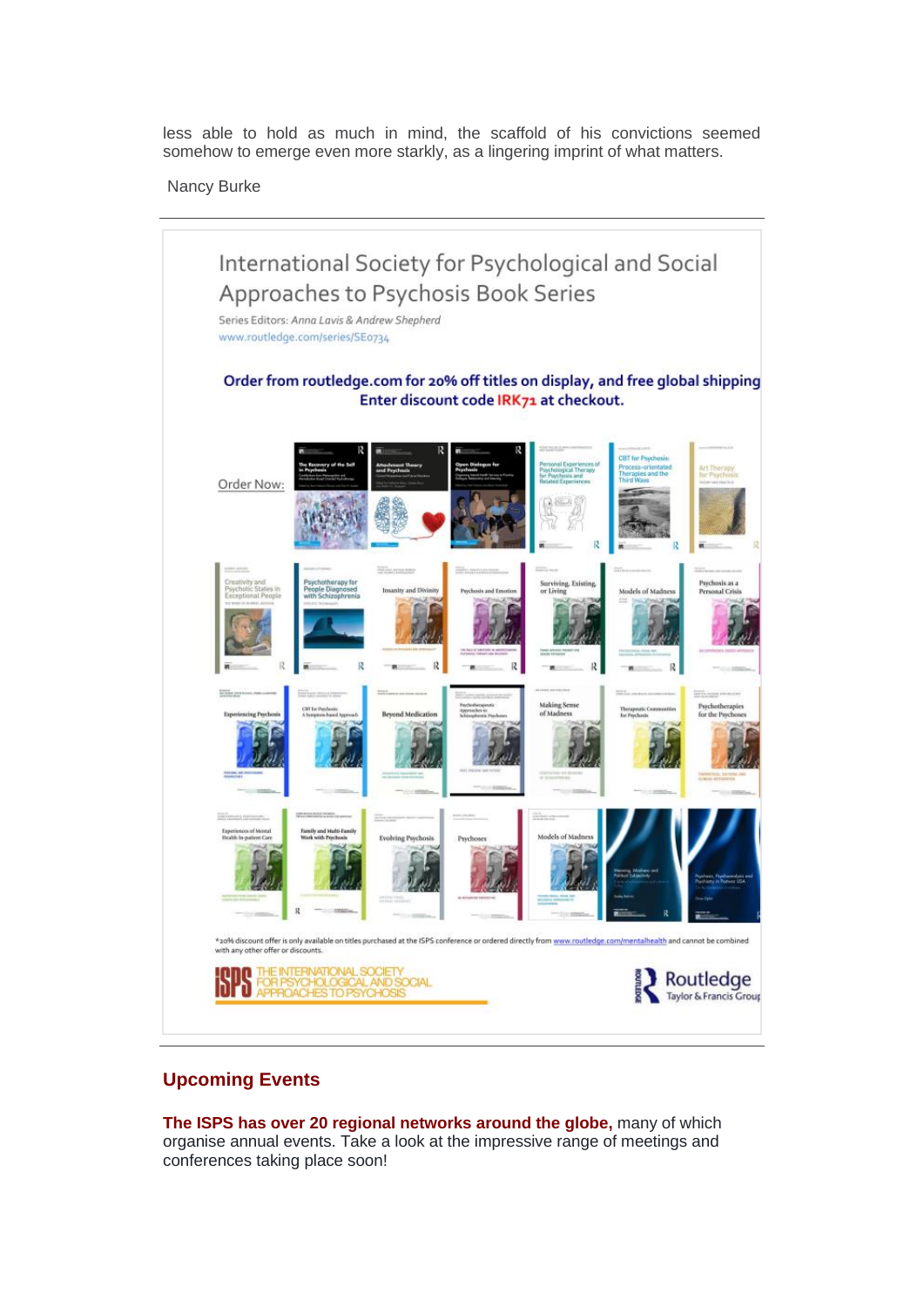#### **[ISPS events listing](https://r20.rs6.net/tn.jsp?f=001FMwv3d49ifISte2pry2pDt2GtwLVPLlz5pX-Kv_E4SF4E3cW_pJYk02txxvtkG01MfgNsEAWIQDr1xI85TGoWaj8_ZvYlOITXXqm7JQEldLl3wuRccuLgqwD88R_MDbIt4JYfk6fAPZBdeFqlp0HrmgQFBCUq6vuS314P1hD8VO6ji-dovhf7dkMplt-nuZG1ugCH9gTsHUsxjHwtUgJcZb1khTFp6-TNt0aKbWTWs0=&c=zeE6mHBMrbENLjR4fe2F8DUs4wC0pqfj-1cqH6BULQ16MUxSEIEt8A==&ch=zKTcJJR6plSN4pZfr5apS8TihLtcTZ4isRhrJGNF2qLmNcYolKLFEQ==&jrc=1)**

### **THE CALL FOR ABSTRACTS IS OPEN The 22nd International Congress of the ISPS**

1st - 4th September 2022 in Perugia, Italy [More information](https://r20.rs6.net/tn.jsp?f=001FMwv3d49ifISte2pry2pDt2GtwLVPLlz5pX-Kv_E4SF4E3cW_pJYk3LTLl828arB5sBivx9ulqweHn3ZKSlnS6XUjBQqJN9U1WGTyAZURGNvhd6mqHtkFuCBTWzjH68b1bLGGNZ-XLY=&c=zeE6mHBMrbENLjR4fe2F8DUs4wC0pqfj-1cqH6BULQ16MUxSEIEt8A==&ch=zKTcJJR6plSN4pZfr5apS8TihLtcTZ4isRhrJGNF2qLmNcYolKLFEQ==&jrc=1)



## **Haven't joined ISPS yet?**

Here are 4 good reasons why you should join us!

1) Members enjoy reduced delegate fees for ISPS conferences such as [ISPS](https://r20.rs6.net/tn.jsp?f=001FMwv3d49ifISte2pry2pDt2GtwLVPLlz5pX-Kv_E4SF4E3cW_pJYk3LTLl828arB5sBivx9ulqweHn3ZKSlnS6XUjBQqJN9U1WGTyAZURGNvhd6mqHtkFuCBTWzjH68b1bLGGNZ-XLY=&c=zeE6mHBMrbENLjR4fe2F8DUs4wC0pqfj-1cqH6BULQ16MUxSEIEt8A==&ch=zKTcJJR6plSN4pZfr5apS8TihLtcTZ4isRhrJGNF2qLmNcYolKLFEQ==&jrc=1)  [Perugia 2021](https://r20.rs6.net/tn.jsp?f=001FMwv3d49ifISte2pry2pDt2GtwLVPLlz5pX-Kv_E4SF4E3cW_pJYk3LTLl828arB5sBivx9ulqweHn3ZKSlnS6XUjBQqJN9U1WGTyAZURGNvhd6mqHtkFuCBTWzjH68b1bLGGNZ-XLY=&c=zeE6mHBMrbENLjR4fe2F8DUs4wC0pqfj-1cqH6BULQ16MUxSEIEt8A==&ch=zKTcJJR6plSN4pZfr5apS8TihLtcTZ4isRhrJGNF2qLmNcYolKLFEQ==&jrc=1)



2) Members receive 4 issues of Psychosis per year and also have online access to all previous issues of the journal

3) 20% discount on books in the ISPS series published by Routledge

4) By joining ISPS you can connect with over 1,500 people around the world who share your interest in psychosocial treatments for psychosis - through our email discussion groups and regional meetings

#### **[Join now](https://r20.rs6.net/tn.jsp?f=001FMwv3d49ifISte2pry2pDt2GtwLVPLlz5pX-Kv_E4SF4E3cW_pJYk6t0dWhF0KPanjhN993idqieuXes4Wzl5QLJKXA7zhHzyD4R4kswfW05-yrugdYVJoGu9yKpnPba25XwlxV6FyNQrdRmEcWLoKg1S175P0mxRAbHCe1M6HHx_XiYKQA9uiCoCEEWWrg0ZjVBDS5vVZGsR0RzJVUrfg==&c=zeE6mHBMrbENLjR4fe2F8DUs4wC0pqfj-1cqH6BULQ16MUxSEIEt8A==&ch=zKTcJJR6plSN4pZfr5apS8TihLtcTZ4isRhrJGNF2qLmNcYolKLFEQ==&jrc=1)**